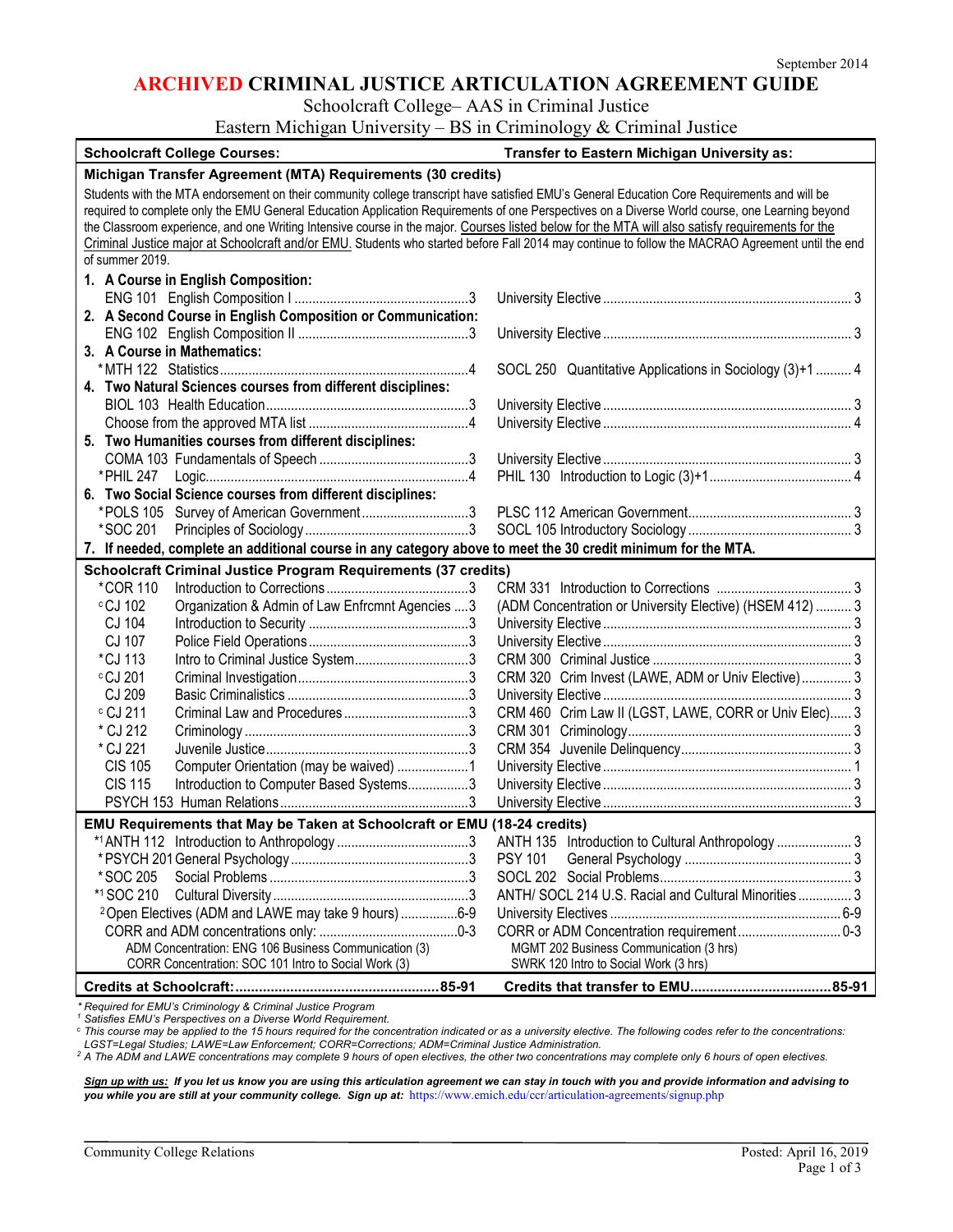# **ARCHIVED CRIMINAL JUSTICE ARTICULATION AGREEMENT GUIDE**

Schoolcraft College– AAS in Criminal Justice

Eastern Michigan University – BS in Criminology & Criminal Justice

| <b>Completion of EMU's Criminology and Criminal</b>                             |                                                                                                 |
|---------------------------------------------------------------------------------|-------------------------------------------------------------------------------------------------|
| Justice Program                                                                 | II. Law Enforcement (LAWE) (9 credits)                                                          |
| $(33-39 \text{ credits})$<br><b>Major Requirements</b>                          |                                                                                                 |
| (18 credits)<br><b>Criminology/Criminal Justice Core</b>                        | CRM 222 Pornography and Crime (3)                                                               |
|                                                                                 | CRM 321 Cooperation & Conflict in Society (3)CRM 412 Law and                                    |
|                                                                                 | Society (3)                                                                                     |
|                                                                                 | CRM 488/489 Field Internship in Criminology (LBC)                                               |
|                                                                                 |                                                                                                 |
| CRM 447W Senior Seminar in Criminology (Writing Intensive) 3                    | CRM 277/278/279/377/378/379 Special Topics                                                      |
|                                                                                 | CRM 420 Drugs, Crime and Criminal Justice (3)                                                   |
| CRM 333/SOCL 333 Violence and Society (3)                                       | PLSC 301 American Legal System (3)                                                              |
| CRM 337/SOCL 337 Deviance and Society (3)                                       | PLSC 308 Political Violence and Revolution (3)                                                  |
| <b>Research Methods/Sociology Courses</b><br>(9 credits)                        | PLSC 385 Judicial Process and Behavior (3)                                                      |
|                                                                                 | PLSC 456 Criminal Law I (3)<br>PSY 340 Psychological Perspectives on Prejudice & CJ (3)         |
|                                                                                 | PSY 360 Abnormal Psychology (3)                                                                 |
|                                                                                 | SOC 306 The Urban Community (3)                                                                 |
| <b>LBC Requirement</b>                                                          | (CJ 201 and CJ 211 at SC apply to the LAWE concentration)                                       |
| One LBC course or noncredit experience must be completed.                       |                                                                                                 |
| CRM 488/489 Field Internship satisfies the LBC requirement. Ask                 |                                                                                                 |
| program advisor for other options.                                              |                                                                                                 |
| <b>Concentration Requirements:</b><br>$(6-12 \text{ credits})$                  | III. Corrections (CORR) (9 credits)                                                             |
| Select one from the following four concentrations:                              |                                                                                                 |
| A concentration requires a total of 15 credits. Some concentration credits      |                                                                                                 |
| may be satisfied through Schoolcraft courses. The remaining                     |                                                                                                 |
| requirements for each concentration are listed below.                           | ANTH 330 Anthropology of Law and Politics (3)                                                   |
|                                                                                 | CRM 222 Pornography and Crime (3)                                                               |
| I. Legal Studies (LGST) (12 credits)                                            | CRM 277/278/279/377/378/379 Special Topics                                                      |
|                                                                                 | CRM 412 Law And Society (3)                                                                     |
|                                                                                 | CRM 420 Drugs, Crime and Criminal Justice (3)                                                   |
| AFC 441 Law in the African American Experience (3)                              | CRM 488/489 Field Internship                                                                    |
| ANTH 330 Anthropology of Law and Politics (3)                                   | CTAC 357 Interviewing as Communication (3)<br>PSY 340 Psychological Persp on Prejudice & CJ (3) |
| CRM 222 Pornography and Crime (3)<br>CRM 277/278/279/377/378/379 Special Topics | (CJ 211 and SOC 101 at SC apply to the CORR concentration)                                      |
| CRM 488/489 Field Internship                                                    |                                                                                                 |
| PHIL 355W Philosophy of Law (3)                                                 |                                                                                                 |
| PLSC 301 American Legal System (3)                                              |                                                                                                 |
| PLSC 364 Legislative Process (3)                                                |                                                                                                 |
| PLSC 385 Judicial Process and Behavior (3)                                      | IV. Criminal Justice Administration (ADM) (6 credits)                                           |
| PLSC 456 Criminal Law I (3)                                                     |                                                                                                 |
| (CJ 211 at SC applies to the LGST concentration)                                | (CJ 102, CJ 201, and ENG 106 at SC apply to the ADM concentration)                              |
|                                                                                 |                                                                                                 |
|                                                                                 |                                                                                                 |
|                                                                                 |                                                                                                 |
|                                                                                 |                                                                                                 |
| Suggested full-time sequence for completing the program:                        | $(15 \text{ credits})$<br><b>Second Semester</b>                                                |
|                                                                                 | <b>CRM 370</b>                                                                                  |
| <b>First Semester</b><br>(12 credits)                                           | <b>CRM 431</b>                                                                                  |
| <b>CRM 338</b>                                                                  | SOCL <sub>304</sub>                                                                             |
| <b>CRM 362</b>                                                                  | SOCL 308                                                                                        |
|                                                                                 |                                                                                                 |
| CRM 333/SOCL 333 Violence and Society (3)                                       | <b>Third Semester</b><br>$(6-12 \text{ credits})$                                               |
| CRM 337/SOCL 337 Deviance and Society (3                                        | CRM 447W Sen Sem in Crim (prereqs CRM 300, SOCL 304) 3                                          |
| NOTE: Major requirements above and concentration requirements for Law           | SOCL 462                                                                                        |
| Enforcement and Corrections are offered at the EMU Livonia Center.              |                                                                                                 |
|                                                                                 |                                                                                                 |

| Society (3)            | CRM 222 Pornography and Crime (3)<br>CRM 321 Cooperation & Conflict in Society (3)CRM 412 Law and               |                          |
|------------------------|-----------------------------------------------------------------------------------------------------------------|--------------------------|
|                        | CRM 488/489 Field Internship in Criminology (LBC)<br>CRM 277/278/279/377/378/379 Special Topics                 |                          |
|                        | CRM 420 Drugs, Crime and Criminal Justice (3)                                                                   |                          |
|                        | PLSC 301 American Legal System (3)<br>PLSC 308 Political Violence and Revolution (3)                            |                          |
|                        | PLSC 385 Judicial Process and Behavior (3)                                                                      |                          |
|                        | PLSC 456 Criminal Law I (3)                                                                                     |                          |
|                        | PSY 340 Psychological Perspectives on Prejudice & CJ (3)                                                        |                          |
|                        | PSY 360 Abnormal Psychology (3)                                                                                 |                          |
|                        | SOC 306 The Urban Community (3)<br>(CJ 201 and CJ 211 at SC apply to the LAWE concentration)                    |                          |
|                        |                                                                                                                 |                          |
|                        |                                                                                                                 |                          |
|                        |                                                                                                                 |                          |
|                        | III. Corrections (CORR) (9 credits)                                                                             |                          |
|                        |                                                                                                                 |                          |
|                        |                                                                                                                 |                          |
|                        |                                                                                                                 |                          |
|                        | ANTH 330 Anthropology of Law and Politics (3)<br>CRM 222 Pornography and Crime (3)                              |                          |
|                        | CRM 277/278/279/377/378/379 Special Topics                                                                      |                          |
|                        | CRM 412 Law And Society (3)                                                                                     |                          |
|                        | CRM 420 Drugs, Crime and Criminal Justice (3)                                                                   |                          |
|                        | CRM 488/489 Field Internship                                                                                    |                          |
|                        | CTAC 357 Interviewing as Communication (3)                                                                      |                          |
|                        | PSY 340 Psychological Persp on Prejudice & CJ (3)<br>(CJ 211 and SOC 101 at SC apply to the CORR concentration) |                          |
|                        |                                                                                                                 |                          |
|                        |                                                                                                                 |                          |
|                        |                                                                                                                 |                          |
|                        | IV. Criminal Justice Administration (ADM) (6 credits)                                                           |                          |
|                        |                                                                                                                 |                          |
|                        |                                                                                                                 |                          |
|                        | (CJ 102, CJ 201, and ENG 106 at SC apply to the ADM concentration)                                              |                          |
|                        |                                                                                                                 |                          |
|                        |                                                                                                                 |                          |
|                        |                                                                                                                 |                          |
| <b>Second Semester</b> |                                                                                                                 | (15 credits)             |
| <b>CRM 370</b>         |                                                                                                                 |                          |
| <b>CRM 431</b>         | Policing in Society (pre-req CRM 300)3                                                                          |                          |
| <b>SOCL 304</b>        |                                                                                                                 |                          |
| <b>SOCL 308</b>        |                                                                                                                 |                          |
|                        |                                                                                                                 |                          |
|                        |                                                                                                                 |                          |
| <b>Third Semester</b>  |                                                                                                                 | $(6-12 \text{ credits})$ |
| <b>CRM 447W</b>        | Sen Sem in Crim (prereqs CRM 300, SOCL 304) 3                                                                   |                          |
| <b>SOCL 462</b>        |                                                                                                                 |                          |